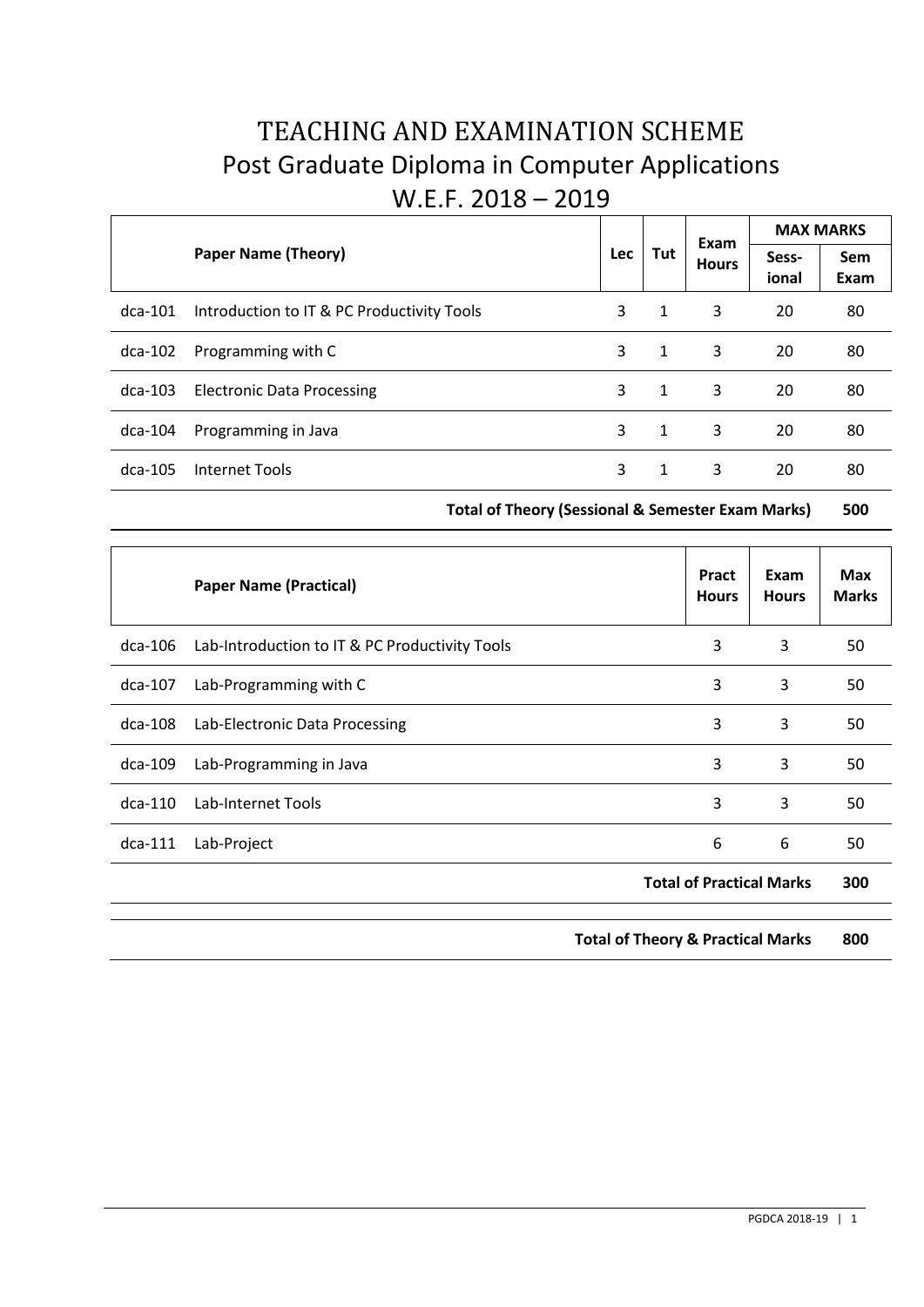# **SCHEME FOR PGDCA EXAMINATION**

## **Theory:**

#### **Part A:**

- 1. 10 Question of 1 mark each 10 marks
- 2. Answer should not exceed more than 20 words
- 3. All questions are compulsory

## **Part B:**

- 1. 5 Questions of 2 marks each 10 marks
- 2. Answer should not exceed more than 50 words
- 3. All questions are compulsory

#### **Part C:**

- 1. 3 Questions of 20 marks each 60 marks. There will be an internal choice in each question.
- 2. Answer should not exceed 400 words
- 3. All questions are compulsory.

#### **Sessional:**

There will be sessional (internal assessment) of 20 marks conducted by the department.

#### **Practical & Projects:**

Practical exams shall be conducted by one internal and one external examiner of a batch of 40 students in a day.

Duration of Practical exam is 3 hours.

A Laboratory Exercise File should be prepared by each student for each practical paper and should be submitted during practical examinations.

Practical of 50 marks distribution is as under:

- a. 30 marks for practical examination exercise for 3 questions
- b. 10 marks for Viva-voce
- c. 10 marks for Laboratory Exercise File

The Project Report work shall be assessed by one internal and one external examiner of a batch of 20 students in a day. The Project work should be allotted to a group of maximum 3 students and a copy of the project should be submitted to the **University**.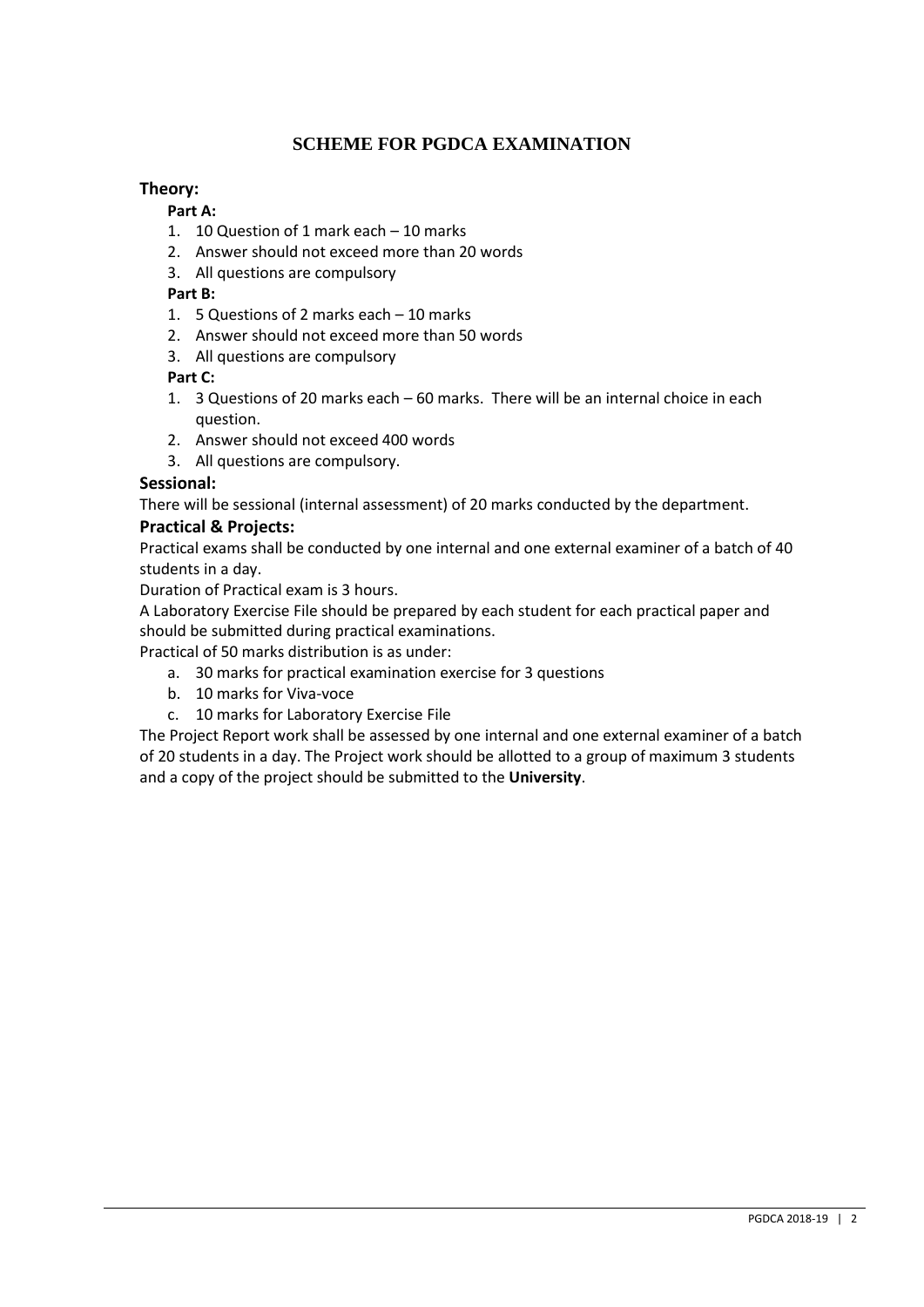# **SCHEME FOR PGDCA EXAMINATION**

The examination for the Post Graduate Diploma in Computer Applications (PGDCA) will consist of one part. The examination shall consist of (a) Theory papers (b) Laboratory/ Practical work and project work. Candidates will be required to pursue a regular, full time course of study at the affiliated college for a period of one academic year in order to be eligible for appearing in the examination.

Eligibility: A candidate seeking admission to the PGDCA shall be required to possess a Bachelor's degree in any discipline with 40% marks in aggregate.

Examination:

- 1. A candidate who completes a regular course of study for one academic year shall be eligible to appear in PGDCA examination.
- 2. There shall be 11 papers (5theory, 5 practical and 1 project as practical) of 800 marks. Theory paper shall be of 3 hours duration having 100 marks. Out of 100 marks 20 marks shall be considered as internal assessment based on internal test and seminars and 80 marks will be of examination as determined by the University. The practical shall be of 50 marks assessed by external examiner and the project work shall be of 50 marks based on project presentation and viva-voce, assessed by external examiner.
- 3. For passing a candidate shall have to secure at least 36% marks in each course (theory paper, sessional and practical work separately) and 40% marks in the aggregate in all the courses.
- 4. Due paper(s) will be applicable if a candidate obtains 40% marks in aggregate and fails in not more than three (3) papers (theory). Due paper(s) will be held along with the examination of the next year. The chance of due paper(s) will be given only 3 times.
- 5. Wherever a candidate appears at for a due paper examination he/she will do so according to the syllabus in force.
- 6. A candidate not appearing at any examination/absent in any paper of term end examination shall be deemed as fail.
- 7. A candidate will be placed in First Division if he/she secures 60% or more marks in aggregate in all the courses and in second division if he/she secures 50% or more marks but less than 60% marks in aggregate in all the courses.

a. Where the candidate secures at least 40% marks in aggregate of all the courses he /she shall be deemed to have passed in each such course in which he/she has secured at least 40% marks.

- b. Where the candidate fails to secure 40% marks in aggregate of all the courses he/she shall be deemed to have passed in each such course in which he/she has secured at least 40% marks.
- c. If a candidate fails or does not appear in more than 50% of the courses prescribed for the examination he/she may be allowed to appear at a subsequent examination subject to the condition that he/she will have to appear and pass in all the courses.

Provided that if a candidate clears any course after a continuous period of two years since he/she was admitted to the PGDCA then for the passing marks i.e. 40% marks shall be taken into account in the case of such course(s).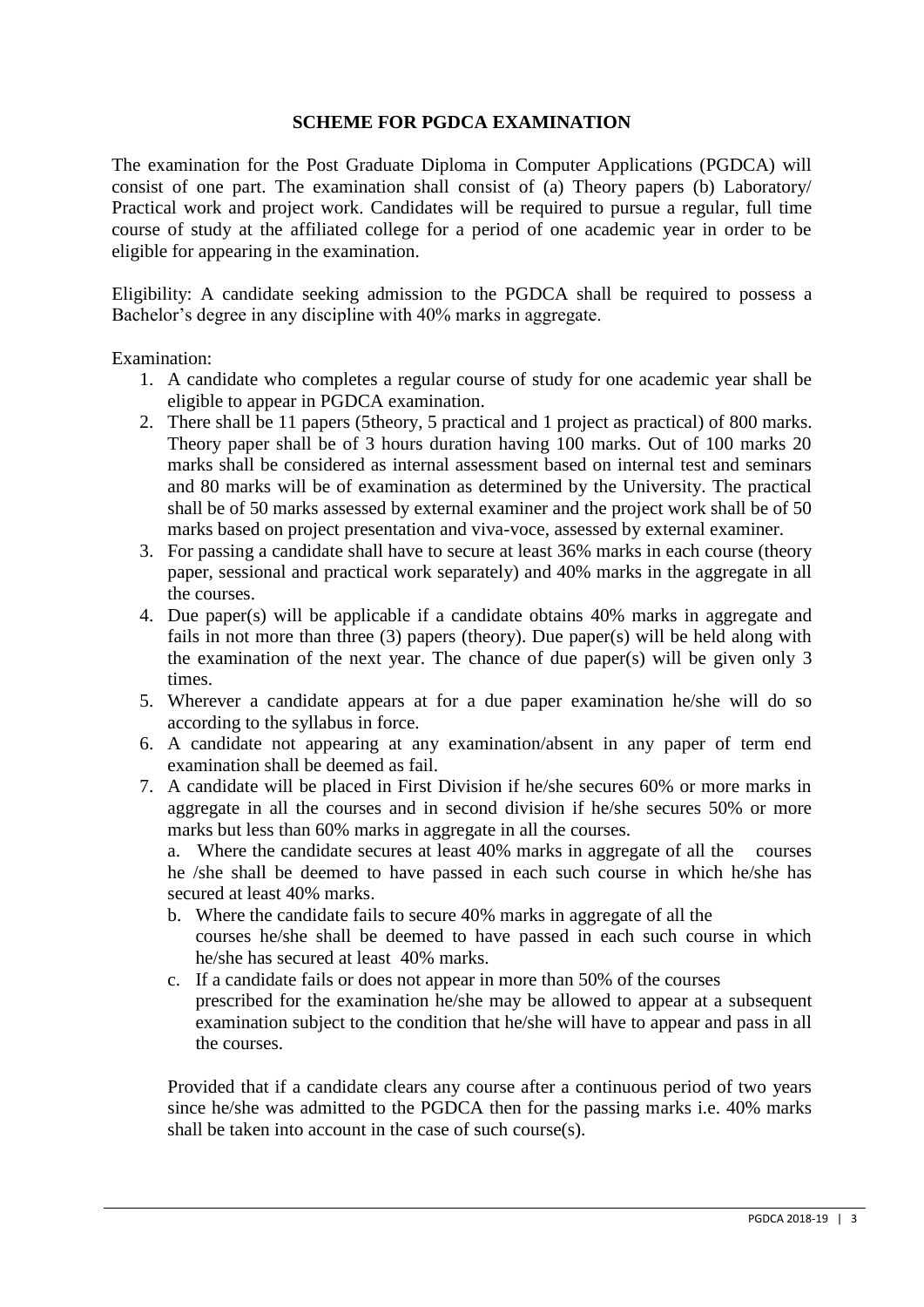Provided further that in case where a candidate requires more than 40% marks in order to reach the requisite minimum aggregate as many marks, out of those actually secured by him/her will be taken into account as would enable him/her to make up the deficiency in the requisite minimum aggregate marks.

Candidates reappearing at an examination in a subsequent year shall be examined in accordance with the scheme and syllabi in force and shall be entitled to the award of the degree of year in which they clear the last failing/unclear paper.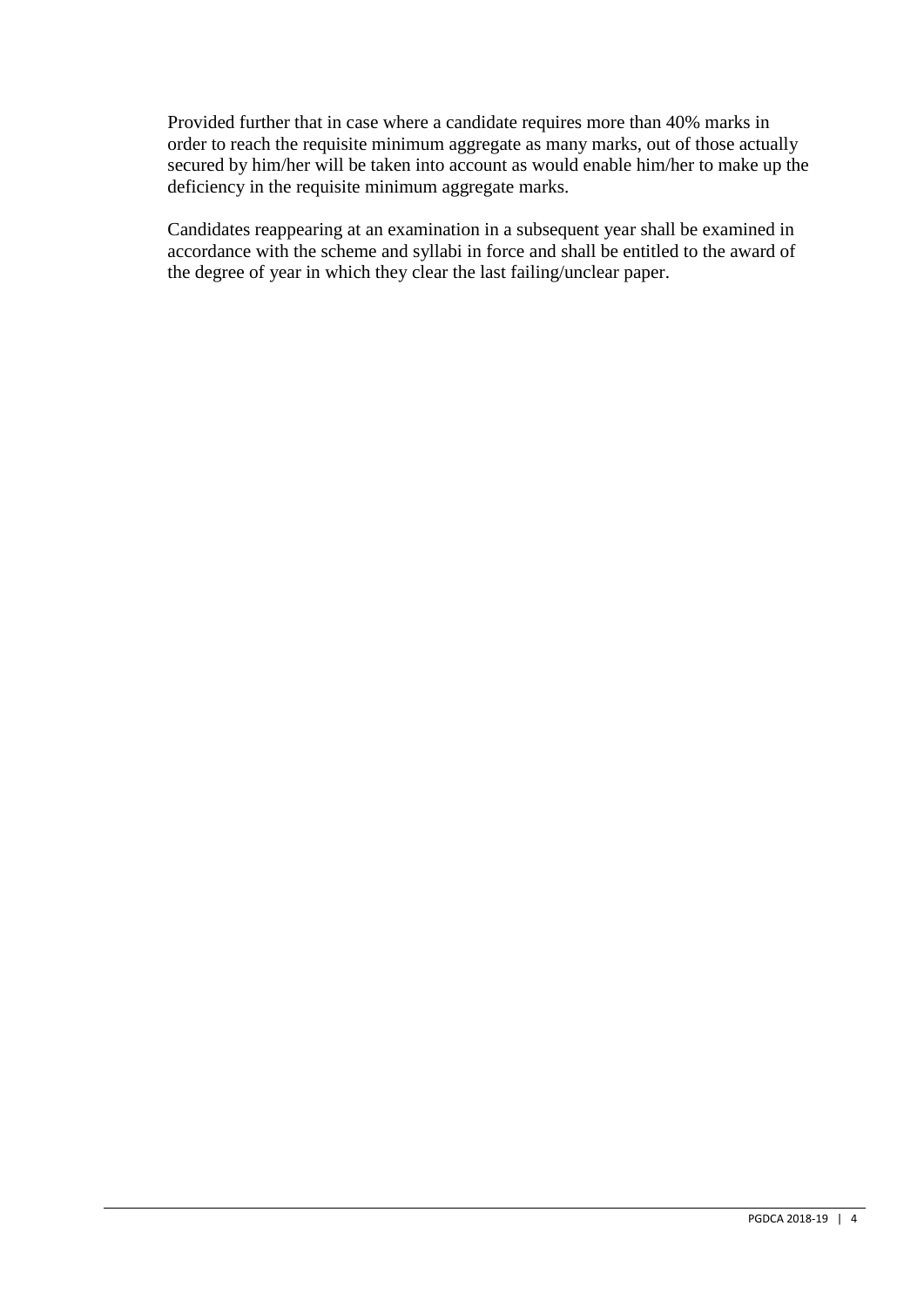## **dca-101 Introduction to IT & PC Productivity Tools**

Introduction to Computer: Definition, characteristics, classification of computers, analog computers, digital computers, hybrid computers, classifications of computers on the basis of size and speed, different types of computer generations of computers.

Computer Keyboard, pointing devices, mouse, track ball, touch pad, joysticks, touch-sensitive screens, pen based systems, digitizer, data scanning devices, optical recognition systems, barcode readers, optical mark readers, optical scanners, drum scanners, hand scanner, flatbed scanner, web camera, game pad, digital camera

Hard copy devices: Printer, impact printers, daisy wheel, dot matrix printer, line printer, chain printers, comb printers, non-impact printers, DeskJet, inkjet printers, laser printer, thermal transfer printer, barcode printers, Number systems, binary, octal, decimal, hexadecimal, addition, subtraction, multiplication. Computer Code: BCD, ASCII, EBCDIC code, excess-3 code, gray code. Software: User interface, systems software, programming software, application software. Logic gates and Boolean algebra representation and simplification by k Map.

Computer display, introduction memory, classifications, random-access memory, volatile memory, non-volatile memory, flash memory, read-only memory, secondary memory, the cache memory, auxiliary storage memory, memory hierarchy, storage devices, magnetic tape, magnetic disk, floppy disk, hard disks, CD, DVD, magneto optical. Application of computer: Desktop publishing, sports, design and manufacturing research and design, military, robotics, planning and management, marketing, medicine and health care, arts, communications, scientific, education.

Introducing LibreOffice, Introducing Writer, parts of the main Writer, creating, editing, formatting and working with styles, graphics and tables, printing, exporting, faxing and mailing documents.

Introducing Calc, entering, editing and formatting data, formulas and functions, using charts and graphs, using styles, printing data

Introducing Impress, using slide masters, styles, templates, adding and formatting texts and pictures, managing and formatting graphic objects, slide shows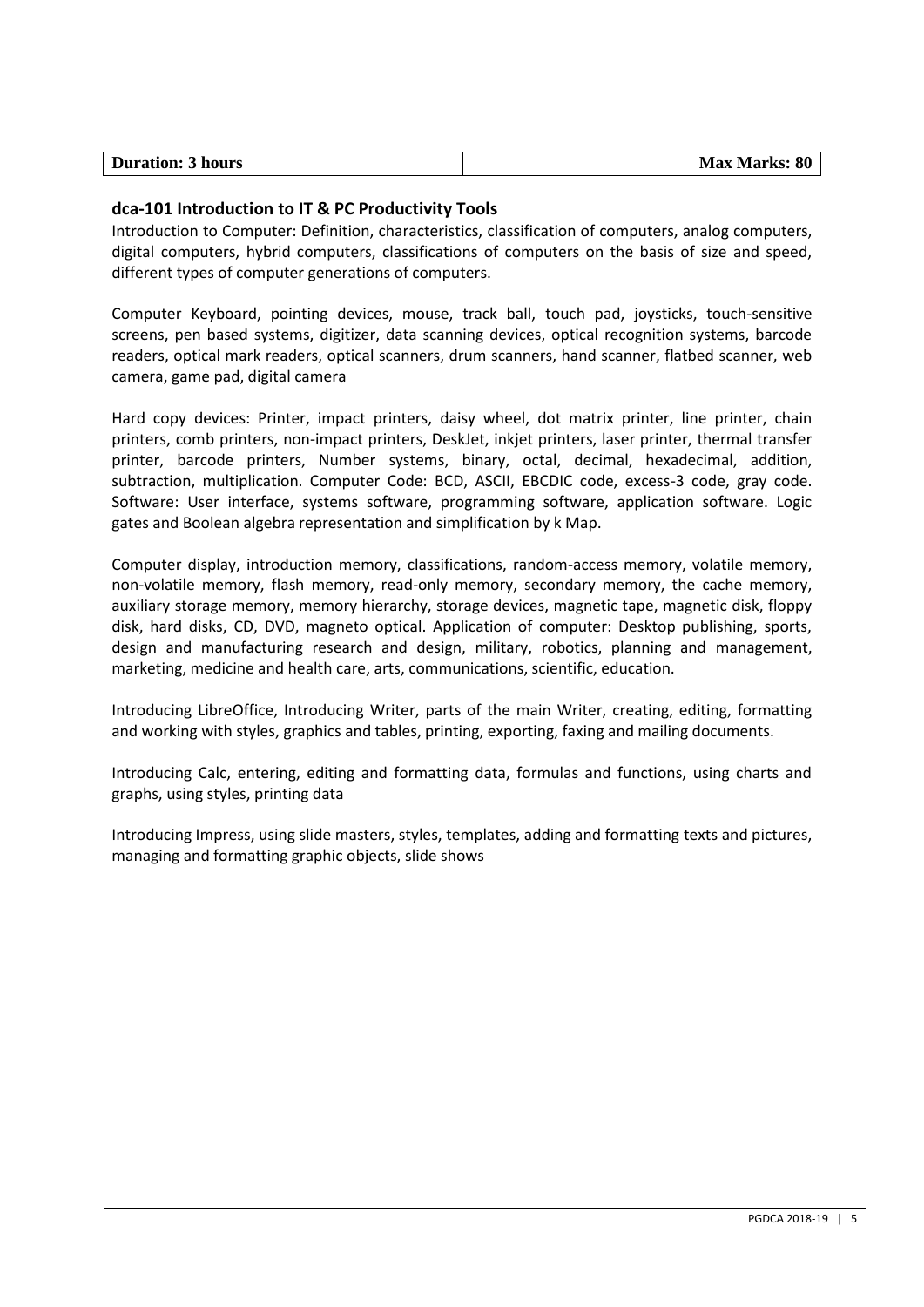| <b>Duration: 3 hours</b> | <b>Max Marks: 80</b> |
|--------------------------|----------------------|

#### **dca-102 Programming with C**

Introduction to Programming Concepts: Software, Classification of Software, Modular Programming, Structured Programming, Algorithms and Flowcharts with examples.

Overview of C Language: History of C, Character set, C tokens, Identifiers, Keywords, Data types, Variables, Constants, Symbolic Constants , Operators in C, Hierarchy of Operators, Expressions, Type Conversions and Library Functions.

Managing Input and Output Operation: Formatted and Unformatted I/O Functions, Decision making, branching and looping: Decision Making Statements - if Statement, if–else statement, nesting of ifelse statements, else–if ladder, switch statement,?: operator

Looping - while, do-while, for loop, Nested loop, break, continue, and goto statements. Functions: Function Definition, prototyping, types of functions, passing arguments to functions, Nested Functions, Recursive functions.

Arrays: Declaring and Initializing, One Dimensional Arrays, Two Dimensional Arrays, Multi-Dimensional Arrays - Passing arrays to functions. Strings: Declaring and Initializing strings, Operations on strings, Arrays of strings, passing strings to functions. Storage Classes - Automatic, External, Static and Register Variables.

Structures-Declaring and Initializing, Nested structure, Array of Structure, Passing Structures to functions, Unions, typedef, enum, Bit fields. Pointers – Declarations, Pointer arithmetic, Pointers and functions, Call by value, Call by reference, Pointers and Arrays, Arrays of Pointers, Pointers and Structures. Meaning of static and dynamic memory allocation, Memory allocation functions.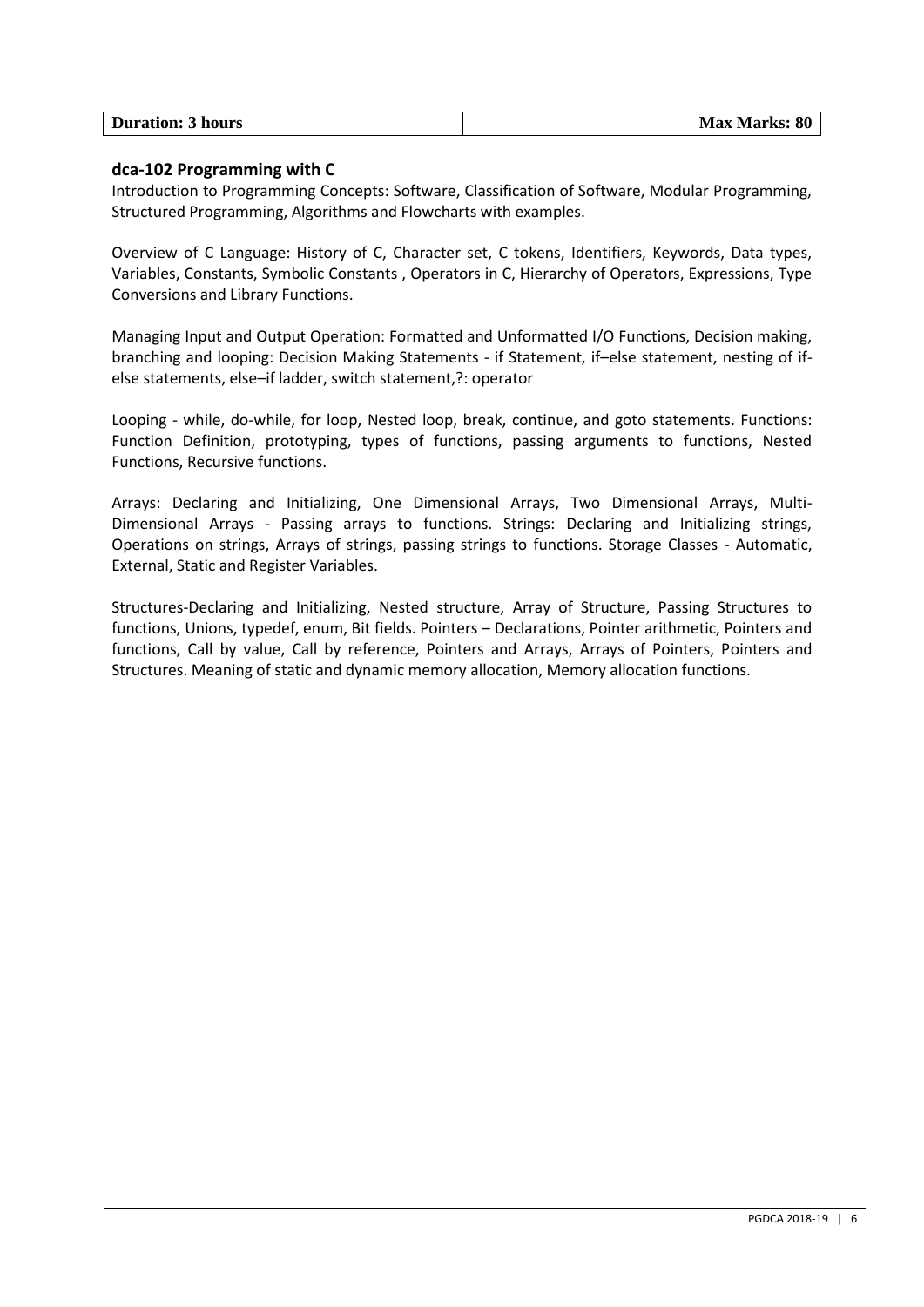| <b>Duration: 3 hours</b> | <b>Max Marks: 80</b> |
|--------------------------|----------------------|

#### **dca-103 Electronic Data Processing**

Concept of system, type of decision, information system, classification, conventional file system, object of database systems, data abstraction, data definition language, data manipulation language, database administrator. Database design stages, database model, database system architecture. Entity relationship model, entities and entity sets their relationship, mapping constraints, generalization, aggregation, use of ER model for the design of databases, sequential, random, index sequential file organization.

Create a Table in MS Access -Data Types, Field Properties, Fields names, types, properties, default values, format, caption, validation rules Data Entry Add record delete recode and edit text Sort, find/replace, filter / select, re-arrange columns, freeze columns. Edit a Tables- copy, delete, import, modify table structure find replace.

Setting up Relationships- Define relationships, add a relationship, set a rule for Referential Integrity, change the join type, delete a relationship, save relationship Queries & Filter –difference between queries and filter, filter using multiple fields AND, OR, advance filter Queries create Query with one table, fiend record with select query, find duplicate record with query, find unmatched record with query, run query, save and change query.

Introduction to Forms Types of Basic Forms: Columnar, Tabular, Datasheet, Main/Subforms, add headers and footers, add fields to form, add text to form use label option button, check box, combo box, list box Forms Wizard, Create Template.

Introduction to Reports, Types of Basic Reports: Single Column, Tabular Report Groups/Total, single table report multi table report preview report print report, Creating Reports and Labels, Wizard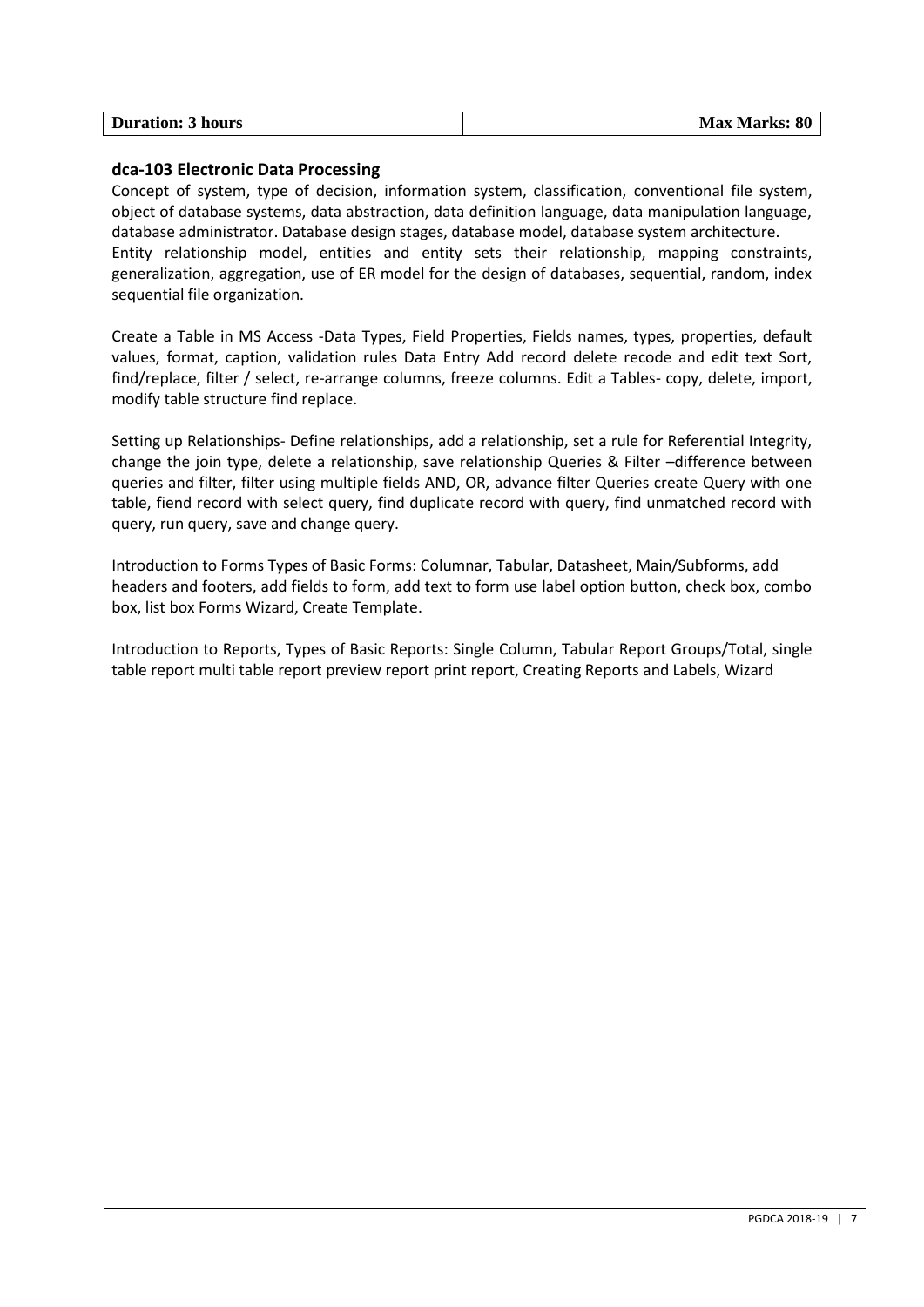| <b>Duration: 3 hours</b> | <b>Max Marks: 80</b> |
|--------------------------|----------------------|

#### **dca-104 Programming in Java**

The Java Language, The Key Attributes of Object-Oriented Programming, The Java Development Kit, The Java Keywords, Identifies in Java, The Java Class Libraries.

Java's Primitive Types, Literals, Variables, operators, Assignments, Type conversion, Program Control Statements, Input characters from the Keyword, if statement, Switch Statement, While Loop, dowhile Loop, Use break, Use continue

Class Fundamentals, creating objects, Reference Variables and Assignment, Methods, Returning from a Method, Returning Value, Using Parameters, Constructors, Parameterized Constructors, The new operator Revisited, Garbage Collection and Finalizers, The this Keyword.

Arrays, Multidimensional Arrays, Alternative Array Declaration Syntax, Assigning Array References, Using the Length Member, Bitwise operators. String Fundamentals, String Constructors, Length() Method, Obtaining the characters within a string, String comparison, using indexOf() and lastIndexOf(), Changing the case of characters within a string, StringBuffer and String Builder.

Controlling Access to Class Members, Pass Objects to Methods, How Arguments are passed, Returning Objects, Method Overloading, Overloading Constructors, Recursion, Understanding Static, Introducing Nested and Inner Classes, Varargs: Variable-Length Arguments.

Inheritance Basics, Member Access and Inheritance, Constructors and Inheritance, Using super to Call Superclass constructors, Using super to Access Superclass Members, Creating a Multilevel Hierarchy, When are Constructors Executed, Superclass References and Subclass Objects, Method Overriding, Overridden Methods support polymorphism, Overridden Methods, Using Abstract Classes

Interface Fundamentals, Creating an Interface, Implementing an Interface, Using Interface References, Implementing Multiple Interfaces, Constants in Interfaces, Interfaces can be extended, Nested Interfaces Package Fundamentals, Packages and Member Access, Importing Packages, Static Import

The Exception Hierarchy, Exception Handling Fundamentals, The Consequences of an Uncaught Exception, using Multiple catch clauses, Catching subclass Exceptions, try blocks can be nested, Throwing an Exception, A Closer look at Throwable, using finally, using throws, Java's Built-in Exceptions.

Multithreading fundamentals, The Thread Class and Runnable Interface, Creating Thread, Creating Multiple Threads, Determining When a Thread Ends, Thread Priorities, Synchronization, using Synchronization Methods, The Synchronized Statement, Thread Communication using notify(), wait() and notify All(), suspending, Resuming and stopping Threads.

Enumerations, Java Enumeration are class types, The Values() and Valueof() Methods, Constructors, methods, instance variables and enumerations,

Applet basics, A complete Applet Skeleton, Applet Initialization and Termination, A key Aspect of an Applet Architecture, Requesting Repainting, using the status window, Passing parameters to Applets